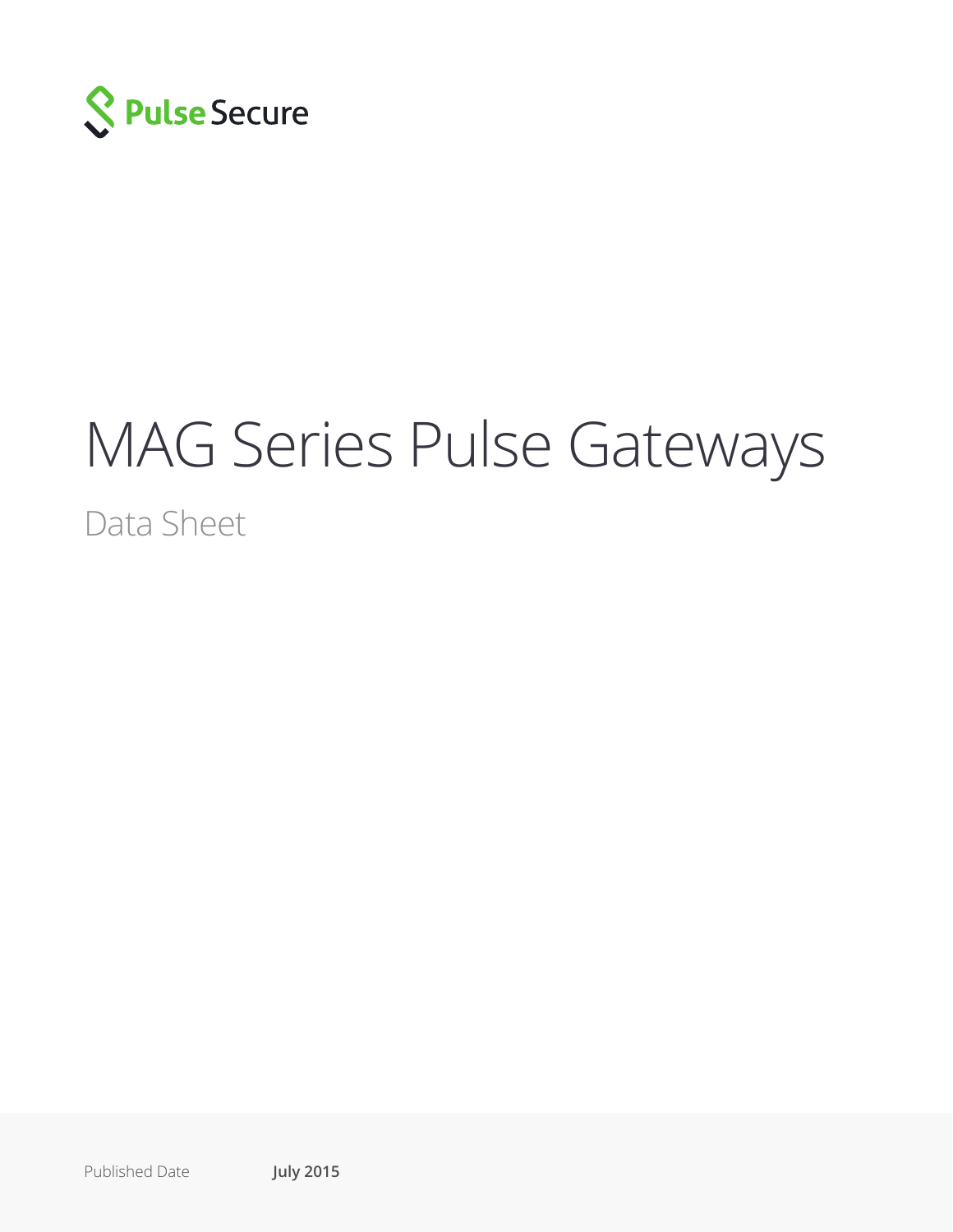### Product Overview

The challenge for today's agile business is to deploy an infrastructure that enables fast and secure access to the corporate network, as well as cloud applications and resources for all workers—telecommuters, mobile workers, office workers, contractors, guests, partners and others—while minimizing costs. The Pulse Secure MAG Series Pulse Gateways deliver SSL VPN connectivity and/or network access control through a single converged gateway. Pulse Secure Pulse and the MAG Series gateways address the needs of today's users, regardless if they are mobile, remote, or local, delivering performance and security while keeping costs low.

### Product Description

**Your ideas. Connected.™**

The Pulse Secure® MAG Series Pulse® Pulse Gateways work in concert with Pulse Secure's Pulse and its services to meet the secure remote and LAN access needs for small and medium-sized businesses (SMBs), government agencies, and large, multinational enterprises. The MAG Series gateways deliver secure connectivity and/or access control, offering a significant reduction in OpEx and CapEx costs, increased deployment density, extensive scalability, and easily reconfigurable "personality" changes between secure mobile and remote access control and network access control (NAC) modes. The combination of extensible, purpose-built gateways working hand-in-hand with Pulse and its associated services—including the Pulse Secure Access Service and Pulse Access Control Service—delivers secure mobile, remote, and LAN-based access control for users of mobile devices, laptops, and desktops in a way that is specifically designed to change the economics of enterprise security and the access infrastructure.

### Architecture and Key Components

The MAG Series Pulse Gateways are offered in four models to meet the access needs of enterprises and organizations of all types and sizes.

The Pulse Secure MAG2600 Pulse Gateway meets the SSL VPN or Unified Access Control (UAC) requirements of small and medium-sized enterprises. With its quiet operation and tabletop form factor, the MAG2600 provides the ultimate flexibility in deployment. The MAG2600 comes with a single application engine in a fixed hardware configuration and supports up to 100 concurrent SSL VPN or 250 concurrent UAC users. Alternatively, the MAG2600 may be licensed for Enterprise Guest Access, supporting up to 200 concurrent guest users. The MAG2600's compact size (4 x 7 in) in a 1 U form factor allows it to be mounted in a rack or even placed on a desk.

The MAG4610 Pulse Gateway is designed to meet the secure network and application access control needs of medium to large-sized enterprises. The MAG4610 supports either SSL VPN or UAC functionality in a fixed hardware configuration design. The MAG4610 is 1 U high and one-half rack wide, and may be deployed side-byside in a 1 U space. The MAG4610 supports up to 1,000 concurrent SSL VPN or 5,000 concurrent UAC users.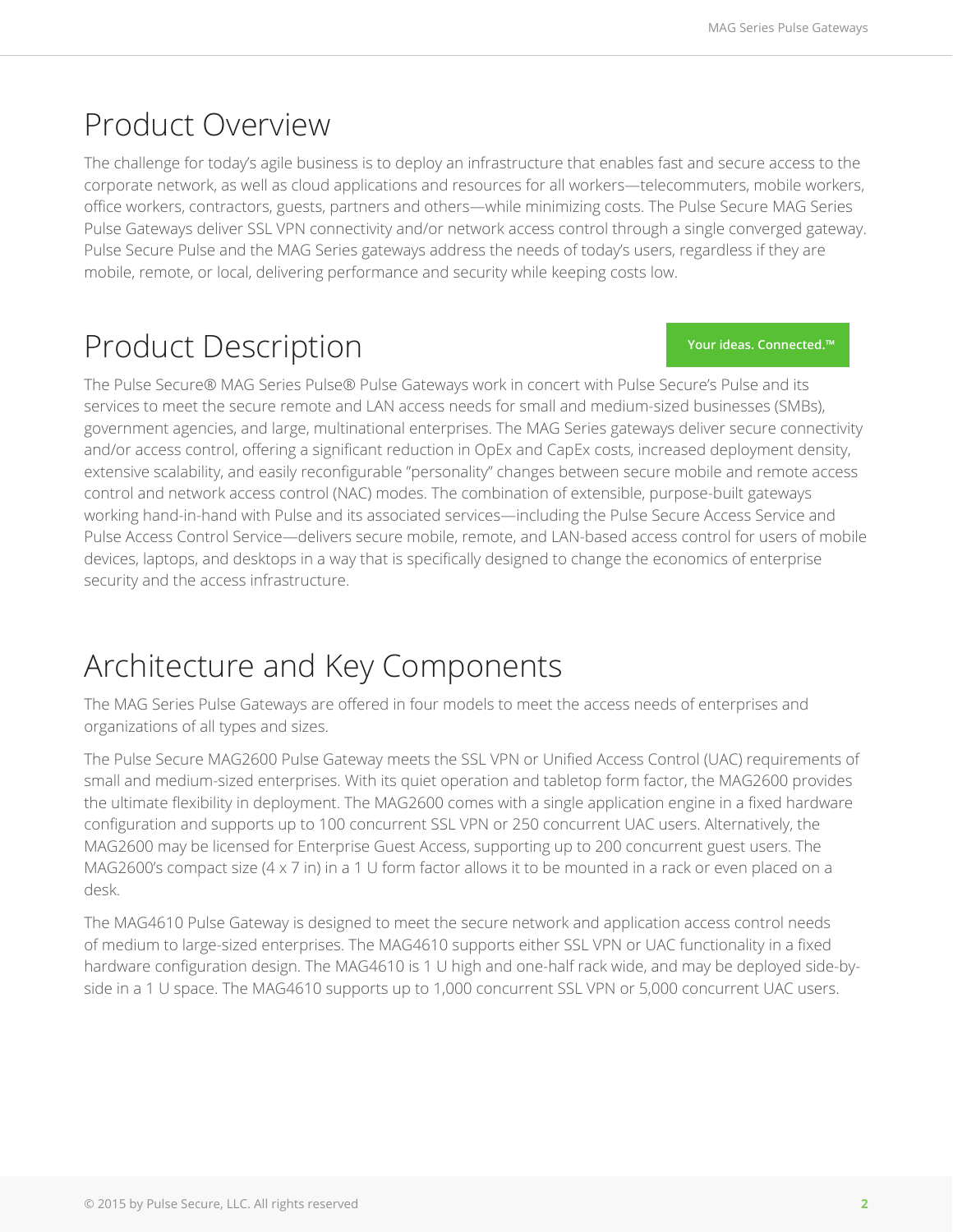The MAG6610 Pulse Gateway provides scalable SSL VPN and/or UAC capability for large enterprises through service modules which can be mixed and matched in its two available service module slots. The MAG6610 requires at least one service module to be ordered and installed (MAG-SM160 or MAG-SM360 for SSL VPN or UAC functionality). The MAG6610 gateway includes chassis management single sign-on (SSO) functionality, which allows a network administrator to configure and manage all service modules from one central console. The MAG6610 gateway supports up to 20,000 concurrent SSL VPN users or up to 30,000 concurrent UAC users in a 1 U high form factor.

The MAG6611 Pulse Gateway provides SSL VPN and/or UAC capability that meets the most demanding access needs of larger enterprises. With the MAG6611's support for up to four service modules, the enterprise has flexibility to mix and match the gateway configuration to suit its access requirements. The MAG6611 requires at least one service module to be ordered and installed (MAG-SM160 or MAG-SM360 for SSL VPN or UAC functionality). The MAG6611 gateway, through the Chassis Management Module option, offers chassis management SSO functionality which allows the network administrator to configure and manage all application service modules from one central console. The MAG6611 gateway supports up to 40,000 concurrent SSL VPN users or up to 60,000 concurrent UAC users in a 2 U high form factor.

#### **Service Modules for MAG6610 and MAG6611**

The MAG-SM160 and MAG-SM360 service modules support up to 1,000 or 10,000 concurrent SSL VPN users, or up to 5,000 or 15,000 concurrent UAC users, respectively. The service module hard disk drive for MAG-SM360 is available as a field-replaceable unit.

The MAG-SM360-PROFILER service module supports Endpoint Profiler, a new license option for the MAG Series that interoperates with the Pulse Access Control Service (UAC). Endpoint Profiler discovers, locates and monitors unmanaged endpoints such as printers and VoIP phones, while Pulse Secure's UAC provides network access control for these devices, as well as PCs, laptops, smart devices, tablets and similar devices. Each Endpoint Profiler service module can support up to 15,000 unmanaged endpoints. More information on Endpoint Profiler is available in the Optional Licenses section of this document.

MAG-CM060 is the chassis manager module that is only orderable with at least one service module (MAG-SM160, MAGSM360, MAG-SM161, or MAG-SM361). The chassis manager module uses a dedicated reserved slot in the service module. Up to two MAG-CM060 chassis management modules can be installed in two service modules, but only one can be active.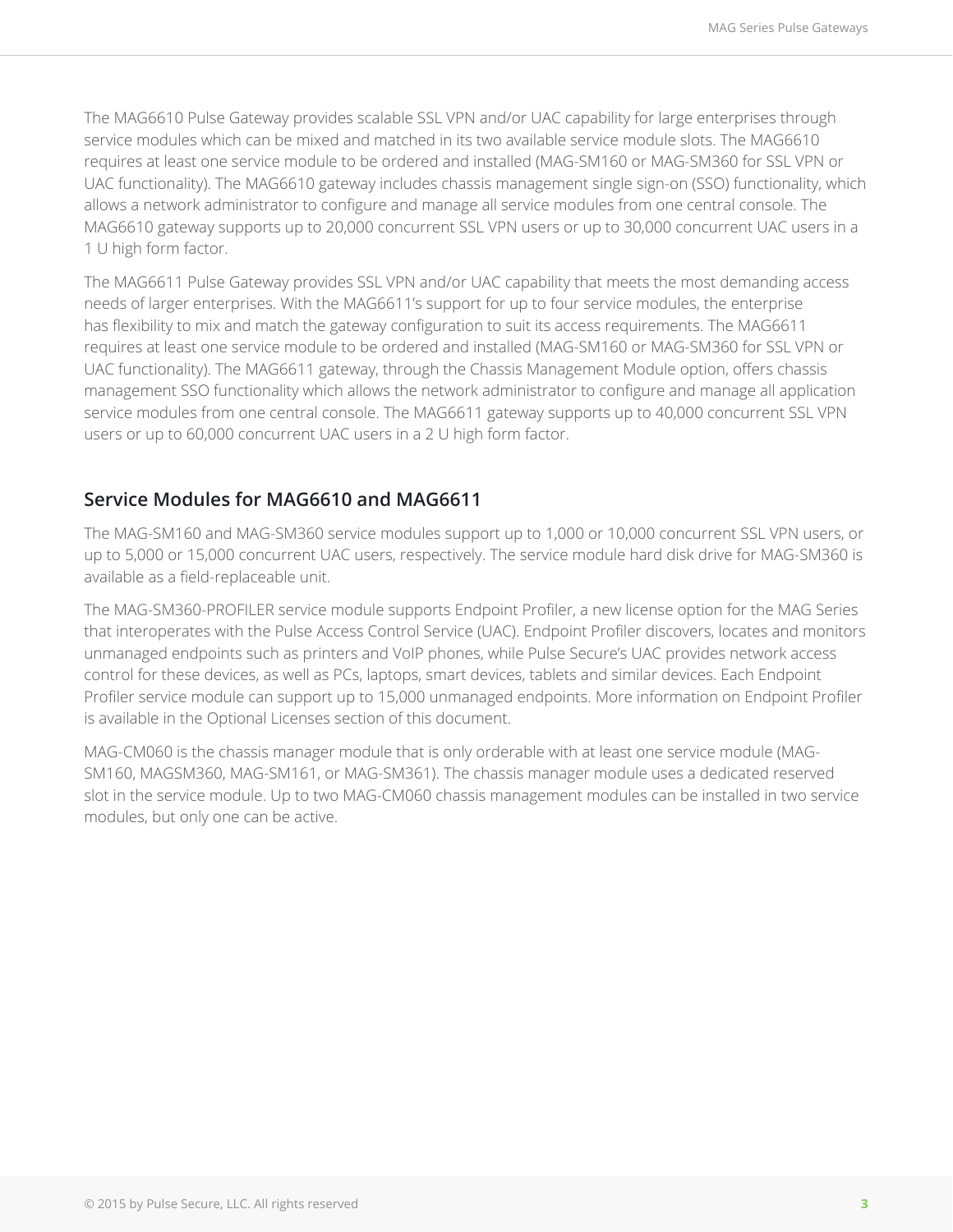|                              | <b>MAG2600</b>                                                                   | <b>MAG4610</b>                                                                       | <b>MAG6610</b>                                                                                                          | <b>MAG6611</b>                                                                                                           |
|------------------------------|----------------------------------------------------------------------------------|--------------------------------------------------------------------------------------|-------------------------------------------------------------------------------------------------------------------------|--------------------------------------------------------------------------------------------------------------------------|
| Fixed/modular<br>design      | Fixed                                                                            | Fixed                                                                                | Modular; up to two<br>service modules                                                                                   | Modular; up to four<br>service modules                                                                                   |
| Functionality sup-<br>ported | SSL VPN or UAC; both<br>modes cannot be used<br>at the same time.                | SSL VPN or UAC; both<br>modes cannot be used at<br>the same time                     | SSL VPN or UAC<br>mode per service<br>module                                                                            | SSL VPN or UAC mode<br>per service module                                                                                |
| Service modules              | None                                                                             | None                                                                                 | MAG-SM160<br>MAG-SM360<br>MAG-SM360-PRO-<br>FII FR                                                                      | MAG-SM160<br>MAG-SM360<br>MAG-SM360-PRO-<br>FII FR                                                                       |
| Maximum capacity             | Supports up to 100<br>SSL VPN concurrent<br>users or 250 UAC<br>concurrent users | Supports up to 1,000 SSL<br>VPN concurrent users or<br>5,000 UAC concurrent<br>users | Supports up to<br>20,000 concurrent<br>SSL VPN users or<br>30,000 concurrent<br>UAC users with two<br>MAGSM360 modules. | Supports up to 40,000<br>SSL VPN concurrent<br>users or 60,000<br>concurrent UAC users<br>with four MAGSM360<br>modules. |
| Management<br>module         | None                                                                             | None                                                                                 | MAG-CM060 chassis<br>management module                                                                                  | MAG-CM060 chassis<br>management module                                                                                   |
| Form Factor                  | 1U, 4.31 x 1.65 x 7.73<br>in.                                                    | 1U, 8.63 x 1.75 x 21.5 in.                                                           | 1 U, 17.31 x 1.75 x<br>27.25 in.                                                                                        | 1U, 17.31 x 3.5 x 27.25<br>in.                                                                                           |

### Features and Benefits

The MAG Series Pulse Gateways, in conjunction with Pulse, provide a single enabling user interface and single gateway solution which lowers OpEx and CapEx costs significantly by reducing the number of management and software installations and updates required on end user devices. In large environments, the MAG Series gateways replace multiple hardware devices with a single converged device, further lowering the overall cost.

 The high density, modular design of the MAG6610 and MAG6611 allows service modules to be mixed and matched to suit changing enterprise requirements in a flexible form factor. The highly scalable MAG Series supports as few as 100 concurrent SSL VPN users, up to a large deployment of 40,000 concurrent SSL VPN users, or 250 concurrent UAC users, up to a large deployment of 60,000 concurrent UAC users. The simplified, integrated, multiservice Pulse works in concert with the MAG Series Pulse Gateways to enable optimized anytime, anywhere access to corporate networks and data from mobile and nonmobile devices alike.

Cross-platform SSL VPN capabilities allow users to access corporate resources from any type of device (i.e., desktop PCs, laptops, smartphones, tablets, other mobile devices) using nearly any type of operating system (Microsoft Windows, Apple Mac OS, Linux, Apple iOS, Google Android, Microsoft Windows Mobile, etc.). Existing backend data stores and directories such as Microsoft Active Directory or Lightweight Directory Access Protocol (LDAP) in customer networks can be leveraged for authentication and authorization, simplifying network administration and maintenance.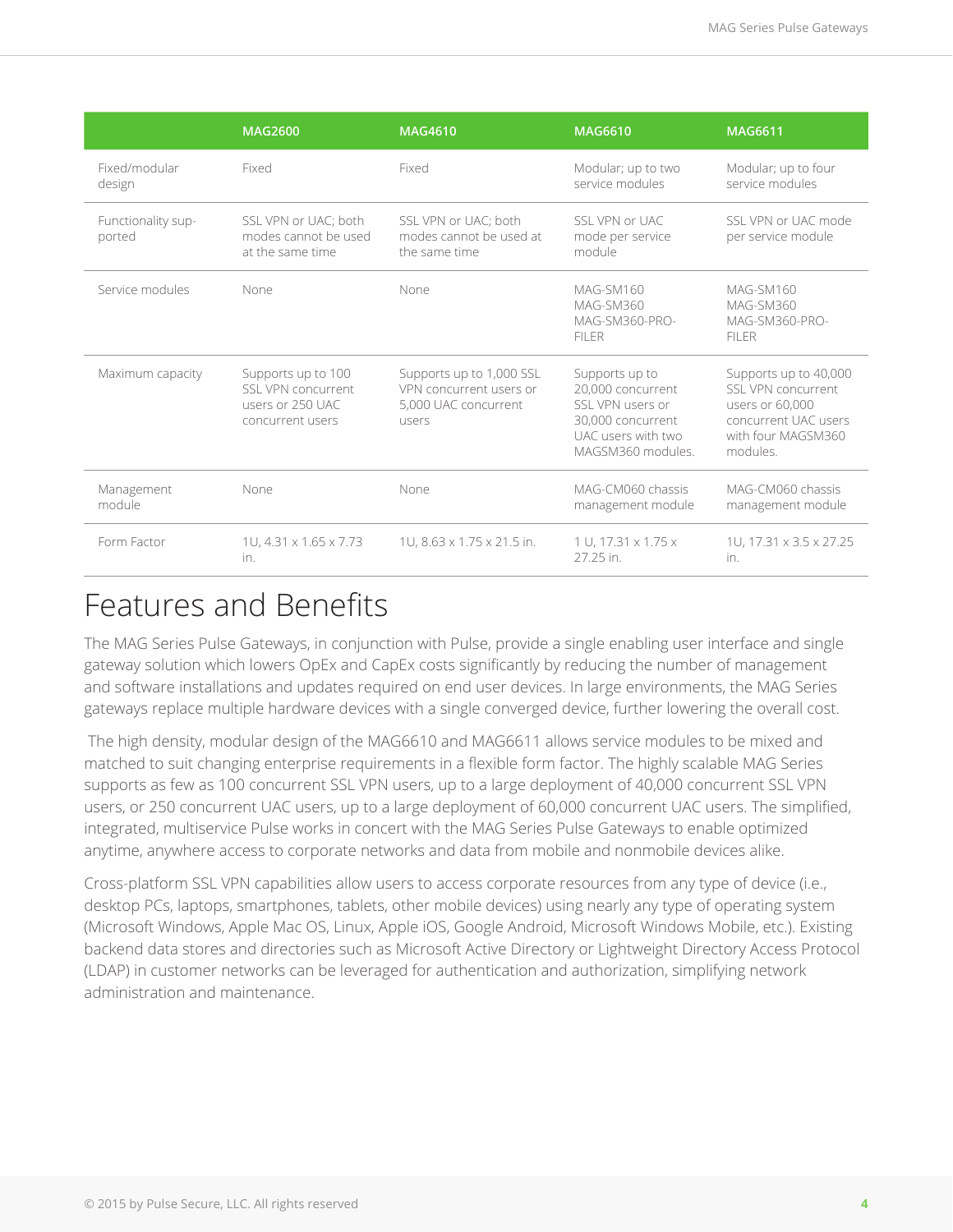### Pulse Services for the MAG Series

#### **Pulse Secure Access Service**

Enterprises and service providers have the difficult challenge of providing device-independent, secure, mobile and remote network connectivity with the capability of controlling differentiated application and resource access for authorized users. Security breaches and threats continue to spiral out of control, and employees are seeking to use—or are even encouraged by their employers to use—their personal smartphones, tablets, and other mobile and computing devices to access the enterprise network, cloud, applications, and data, making this challenge even more difficult. Pulse Secure's Pulse Secure Access Service is a simple, intuitive service that provides secure, authenticated network and application access for remote and mobile users via SSL VPN from virtually any webenabled device.

Pulse Secure Access Service uses SSL, the security protocol supported by all standard Web browsers. The use of SSL eliminates the need for preinstalled client software, changes to internal servers, and costly ongoing maintenance and desktop support. Pulse Secure Access Service includes Pulse, a dynamic, integrated, multiservice network enabling user interface for mobile and nonmobile devices. Pulse enables optimized anytime, anywhere access to corporate networks, clouds, and data. It enables secure SSL VPN access from a wide range of mobile and nonmobile devices such as smartphones, tablets, laptops, desktop PCs, Wi-Fi, or 3G/4G/Long Term Evolution (LTE)-enabled devices. Pulse Secure Access Service also enhances users' remote access experience and productivity through seamless and transparent single sign-on (SSO) to thirdparty Web applications, including cloud-based Software-as-a- Service (SaaS) applications, while enforcing uniform device and user compliance before granting access. And, with the Pulse Collaboration feature license, users are able to participate in meetings and collaborate anytime, anywhere.

For more details on Pulse, please visit **https://www.pulsesecure.net/products/**. For further details about the features and license options of Pulse Secure Access Service, please view the Pulse Secure Access Service datasheet on the MAG Series webpage.

#### **Pulse Access Control Service**

Pulse Access Control Service enables NAC for any connected device, regardless if it is remote or local. It delivers Pulse Secure Unified Access Control services across the extended enterprise, providing a standards-based, comprehensive, network and application access control solution. The Pulse Access Control Service delivers identity-based, location- and device-aware, granular access control with robust endpoint security and integrity checks. When deployed with MAG Series gateways, Pulse, Pulse Access Control Service and Pulse Secure Access Service combine to deliver fast, secure network and application access, with the ability to automatically migrate from one access type (such as secure remote access) to another (local network and application access control) based on the user location, and through SSO. In addition, highly granular endpoint device assessment capabilities allow administrators to grant full or differentiated network and application access—or even deny access—based on a device's security state and status, i.e., if Google Android and Apple iOS mobile devices are jail-broken or rooted, compromised, infected, or running an unsecure OS version, or if Microsoft Windows and Apple Mac OS devices are running outdated antivirus, antimalware, endpoint firewall or patches, or custom checks.

Pulse and the Pulse Access Control Service combine to deliver identity-aware networking, complete with security and access control policies that follow users around the globe—regardless of how, from where, or from what device (smartphones, tablets, or similar mobile devices) they are attempting network and application access. All user session data is shared in MAG Series gateways and service modules via the Trusted Network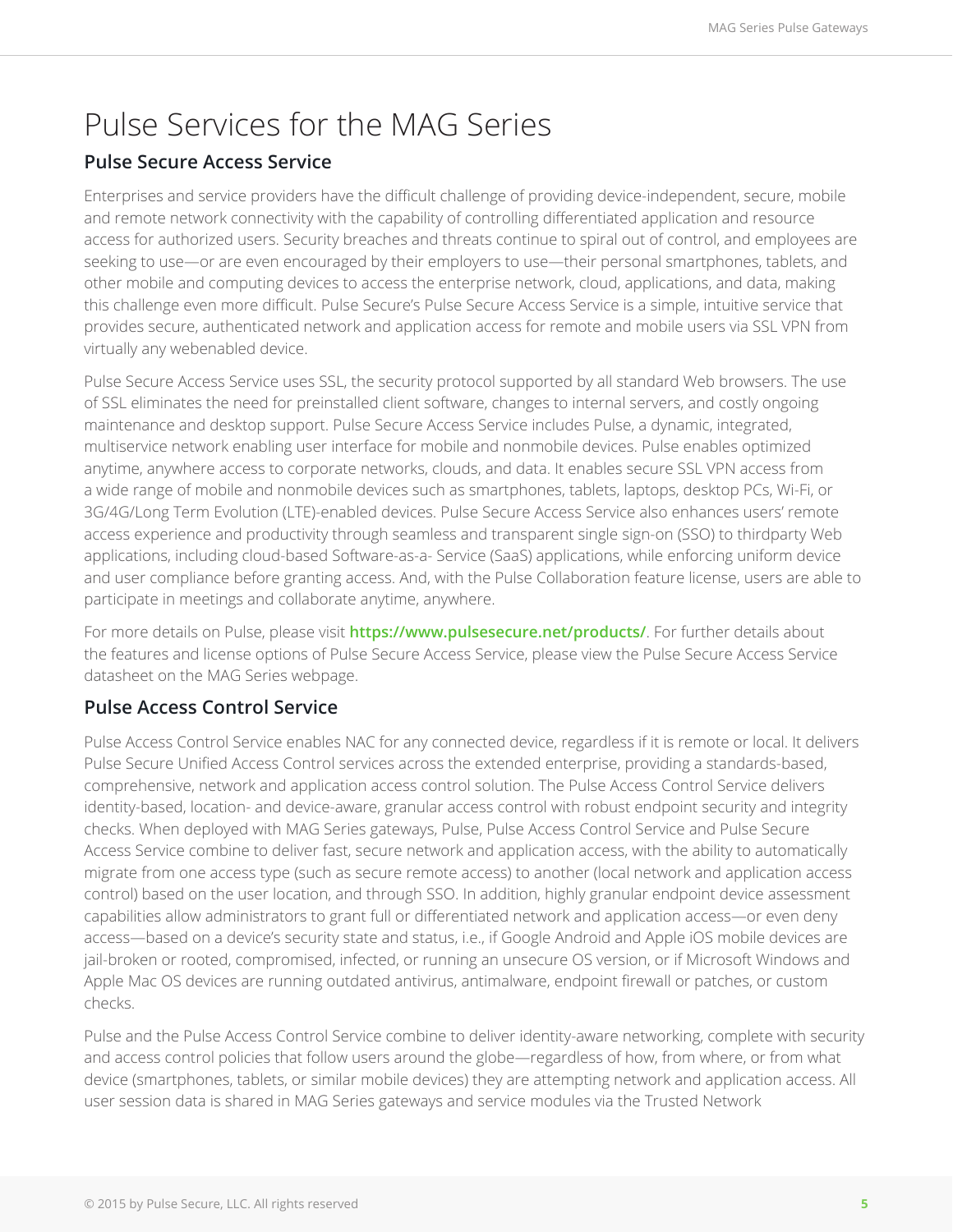Connect (TNC) Interface for Metadata Access Point (IF-MAP) standard, enabling a seamless authentication and session data flow. For further details about the features and license options of Pulse Access Control Service, please view the Pulse Access Control Service datasheet on the MAG Series webpage.

### Licensing

#### **User License (Common Access License)**

 With the MAG Series Pulse Gateways, common access licenses are available as user licenses. With common access licensing, licenses can either be used for SSL VPN user sessions or NAC user sessions. Please refer to the Ordering Information section below for more details.

For administrative ease of use when it comes to license counts, each license enables as many users as specified, and the licenses are additive. For example, if a 100 user license was originally purchased and the concurrent user count grows over the next year to exceed that amount, simply adding another 100 user license to the system will allow support for up to 200 concurrent users. See the Architecture and Key Components section of this datasheet for the maximum number of common access licenses for SSL VPN and UAC supported per MAG Series gateway and service module.

#### **High Availability Clustering Capability (No Additional License Required)**

With the MAG Series, customers have the ability to build clusters without buying any additional licenses. The clustering method can be explained in two simple steps:

- 1. Simply place an equal number of user licenses ("-ADD") on each box.
- 2. When they are joined together to form a cluster, all of the user licenses add up so that the cluster can now support all of the licensed users. For example, building a 1,000-user cluster is accomplished by bringing together two MAG Series gateways with 500 user licenses on each of the units.

Clustering features stateful peering and failover across the LAN, so in the unlikely event that one unit fails, system configurations (such as authentication server, authorization groups, and bookmarks), user profile settings (such as user defined bookmarks and cookies), and user sessions are preserved. Failover is seamless, so there is no interruption to user or enterprise productivity, no need for users to log in again, and no downtime.

Here are the clustering options for the MAG Series gateways:

- 1. MAG2600 gateways can be clustered in a pair.
- 2. MAG4610 gateways can be clustered in a pair.
- 3. For MAG6610 gateways, you may cluster two service modules in a pair (assuming any two MAG-SM160 or MAG-SM360 service modules are installed in the chassis).
- 4. For MAG6611 gateways, you may cluster two service modules in a pair, either using the MAG-SM160 or MAG-SM360. To cluster three or four service modules will require all MAGSM360 service modules in the chassis.

Please note that WAN clustering is not supported on the MAG Series. Multisite clustering is supported, however, provided the sites are on a campus network with LAN-like connectivity.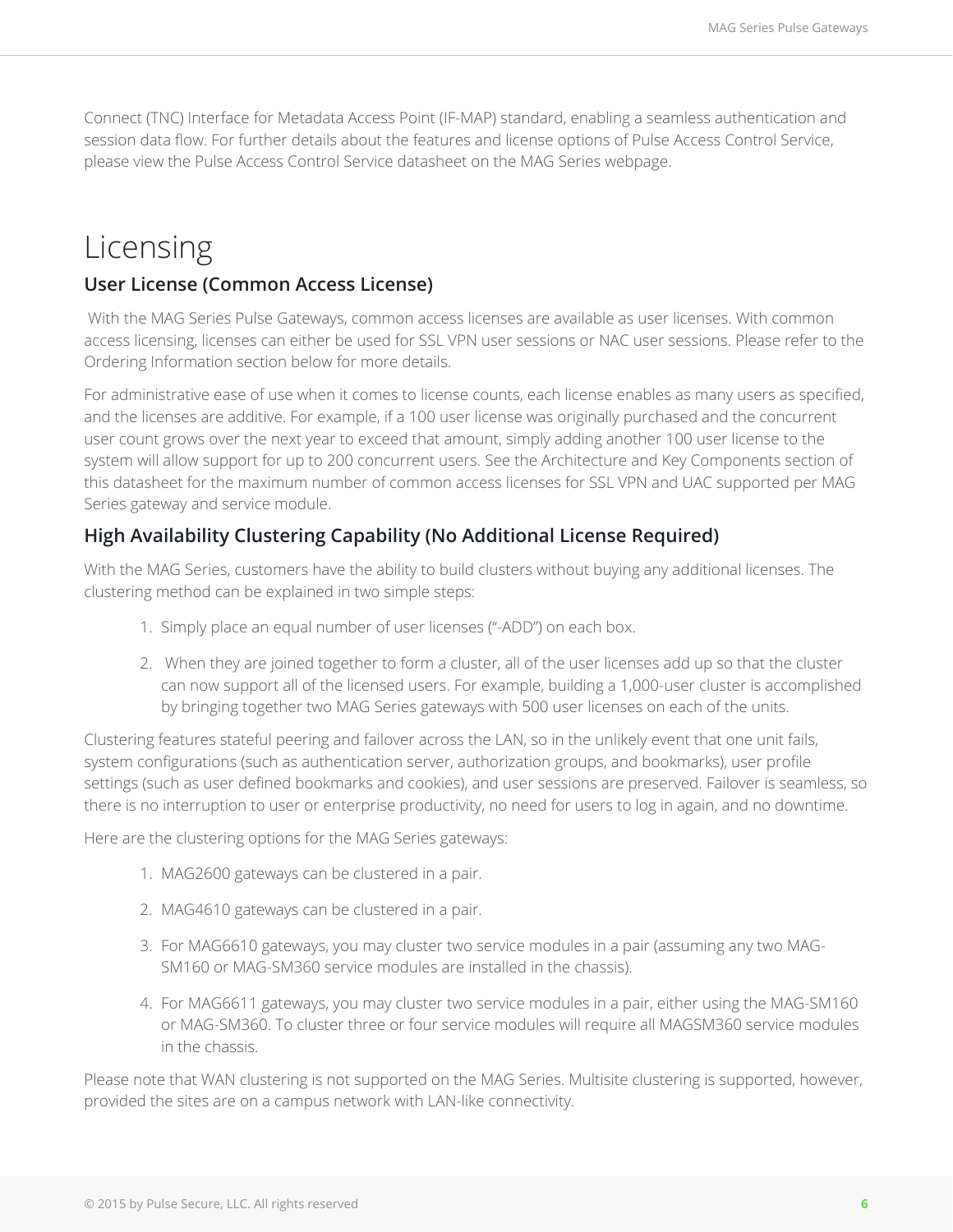#### **Enterprise Licensing**

Enterprise licensing allows any organization with one or more MAG Series gateways to easily lease user licenses from one gateway to another, as required, to adapt to changing organizational needs. The centralized licenses can be either perpetual or subscription licenses. Perpetual licenses feature a one-time charge; however, maintenance is an additional cost and an additional license is required to allow each MAG Series gateway to participate in leasing. Please note that perpetual licenses also cannot be leased to a Pulse Secure SA Series SSL VPN Virtual Appliance or to a JunosV Policy Secure virtual UAC appliance.

Subscription licenses offer a more flexible and overall valuable option with one, two, or three-year terms. Subscription licenses can be leased to SA Series SSL VPN Virtual Appliances or JunosV Policy Secure virtual UAC appliance, and maintenance is included. Subscription licensing requires a licensing server, either dedicated or partially dedicated. (Please note that the licensing server does require a hardware maintenance contract.)

#### **Optional Licenses**

In addition to the Common Access licenses, the MAG Series Pulse Gateways also offer a number of optional licenses that can provide additional services and capabilities.

IT organizations are challenged to discover, locate and monitor unmanaged endpoints such as printers, VoIP phones and WLAN access points in order to successfully deploy network-based authentication and network access control. Once located, these devices must be provisioned with the appropriate level of network access and monitored to ensure they behave in an acceptable manner given their known identity. Endpoint Profiler, an OEM of Great Bay Software's Beacon discovers, locations and provisions these nonauthenticating endpoints. Endpoint Profiler works in conjunction with Pulse Access Control Service running on MAG Series Gateways to provide a comprehensive network access control and profiling solution for the enterprise.

The Pulse Secure ICE (In Case of Emergency) license option—in conjunction with the Pulse Secure Access Service—provides organizations with a quick resolution when the unexpected happens, delivering the ability to handle extreme peak demands and enabling a company to continue business operations when disaster strikes. Maintaining productivity, sustaining partnerships, and delivering continued services to customers, ICE enables government and other entities to meet business and compliance objectives for continuity of operations (COOP) in the event of a disaster or pandemic event. Two options are available: a full ICE option that allows use of the maximum capacity of the MAG Series hardware for a temporary period, or a 25 percent burst option, which allows bursting of up to 25 percent of the installed license count on a MAG Series gateway. More information on the ICE license option can be found on the MAG Series webpage

The Premier Java RDP (Remote Desktop Protocol) Applet option provides organizations with a platformindependent, Java-based solution for accessing Microsoft Windows Terminal Servers. It makes business critical data in Windows-based applications available to all remote users, regardless of the type of hardware or operating systems they are using. With the Premier Java RDP Applet option, central installation and administration are available through Java technology. When used in combination with the Premier Java RDP Applet, the Java Windows Terminal provides one of the most convenient terminal server access experiences. For additional information, please see the Premier Java RDP Applet Option License datasheet on the MAG Series webpage. The Enterprise Guest Access license, available for a wide range of MAG Series gateways allows organizations to secure their critical network resources from guests, partners, and others while providing them with secure clientless access to the Internet and limited network resource access, and performing full endpoint integrity and posture assessments and policy enforcement. The simple interface allows IT administrators to quickly provision guest users, or delegate the task to administrative or support staff. Enterprise Guest Access also allows organizations to effectively respond to regulatory or industry-mandated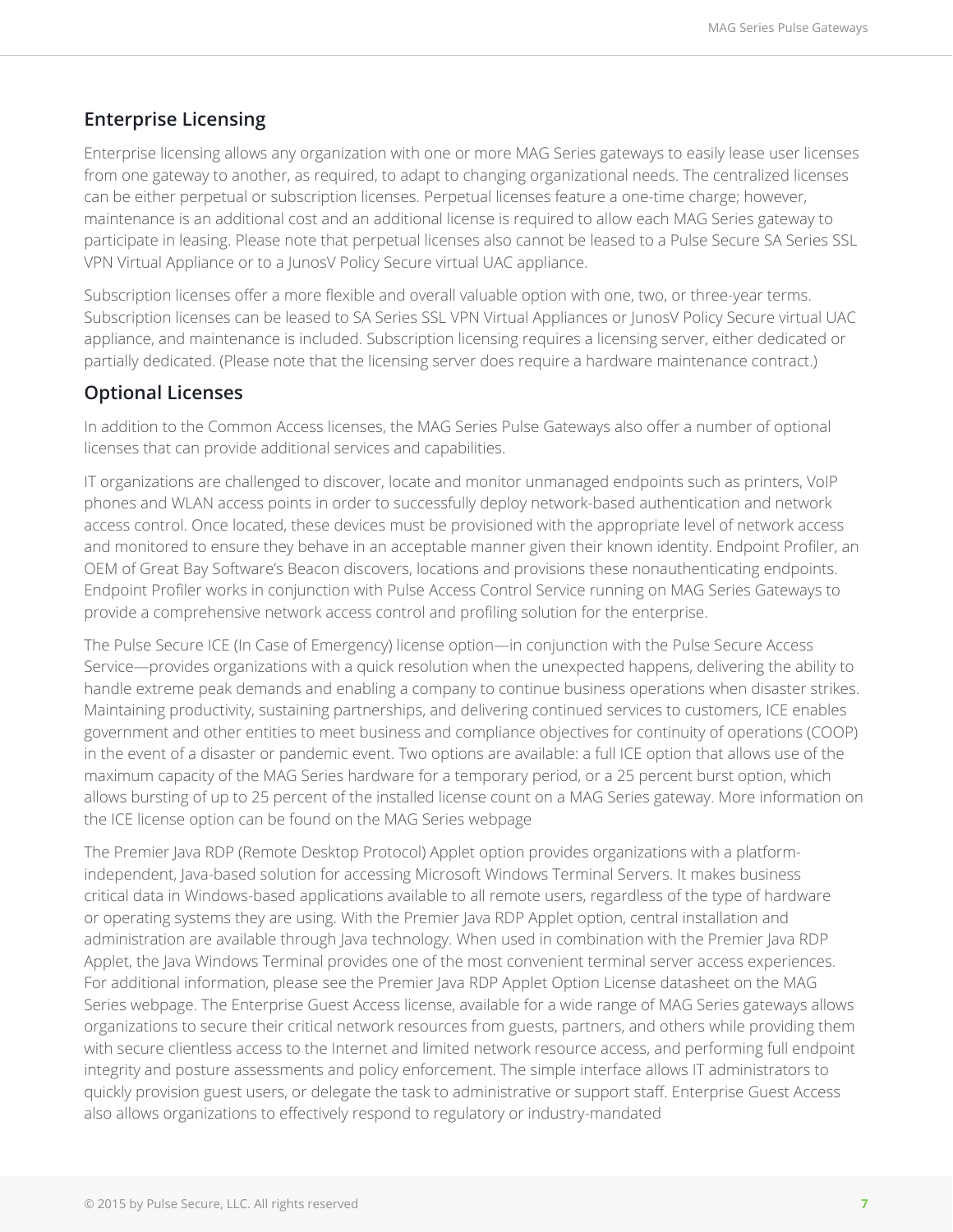compliance audits, and comply with regulatory and industry policies. The Enterprise Guest Access license supports up to 200 guest users.

The UAC-SRX license enables application-aware firewall policies between the Pulse Access Control Service and the Juniper Networks SRX Series Services Gateways. Fully capable without the use of Common Access licenses, this feature provides a cost-effective solution to secure specific applications within the network—typically the data center—by enabling the Pulse Access Control Service to allow its identity-based list of user roles to be accessed by the SRX Series gateway. The end user benefits from a seamless experience, unaware that the Pulse Access Control Service service exists, thanks to the integrated Windows domain SSO functionality via Active Directory.

Pulse Secure is a strong supporter of open standards, including those of the Trusted Computing Group's TNC Work Group, which ensure interoperability with a host of network and security offerings. Through its support of the TNC standard Statement of Health (SOH) protocol, the Pulse Access Control Service interoperates with the Microsoft Windows SOH and embedded Microsoft Network Access Protection (NAP) Agents, enabling you to use your existing Microsoft Windows 7, Windows Vista, and/or Windows XP SP3 clients with MAG Series gateways. A separate SOH/NAP integration license is required. MAG Series gateways also support the TNC's open standard Interface for Metadata Access Point (IF-MAP), enabling integration with third-party network and security devices— including nearly any device that supports the IF-MAP standard and which collects information about the happenings on or status of your network. MAG Series gateways can leverage this data when formulating access control decisions (in conjunction with the Pulse Access Control Service), taking any necessary and appropriate actions. Pulse Access Control Service and Pulse Secure Access Service share session data via IF-MAP, enabling a location-aware experience for users with limited interaction required. An IF-MAP server license is required for this functionality.

The MAG Series Pulse Gateways may also be licensed as standalone RADIUS servers, and a separate license allows standalone Pulse Secure Odyssey Access Client customers to use OAC as the client/supplicant to Pulse Access Control Service running on MAG Series gateways. The Automatic Patch Remediation license combines the MAG Series secure access solutions—Pulse Secure Access Service or Pulse Access Control Service—with VMware's (formerly Shavlik) industry-leading asset discovery and broad update capabilities to provide an additional layer of security and control over unmanaged endpoints. The automatic patch management license enables MAG Series gateways to automatically scan Windows-based PCs and laptops for security threats, and perform remediation before granting users and their devices full access to the corporate network. It does not require Microsoft's System Management Server (SMS) or System Center Configuration Manager (SCCM) for remediation, and it addresses the latest operating system and software patches from Microsoft, as well as other vendors such as Adobe Systems, Mozilla Firefox, Apache, RealPlayer, and others. More information is available in the Automatic Patch Remediation License datasheet on the MAG Series webpage.

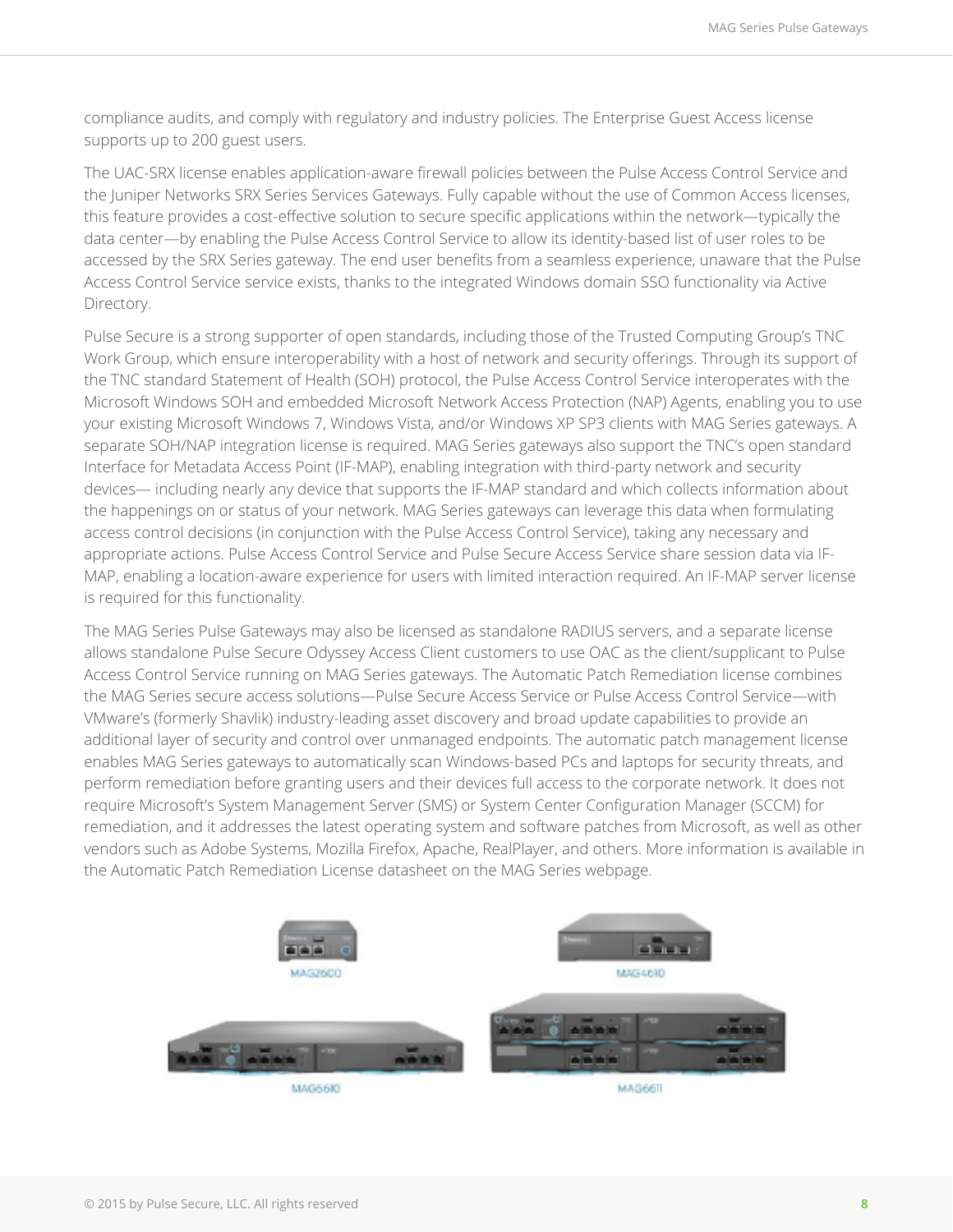## Specifications

|                                       | <b>MAG2600</b>                                                                                                                         | <b>MAG4610</b>                                                                              | <b>MAG6610</b>                                                                                                                                                  | <b>MAG6611</b>                                                                                                                                                               |
|---------------------------------------|----------------------------------------------------------------------------------------------------------------------------------------|---------------------------------------------------------------------------------------------|-----------------------------------------------------------------------------------------------------------------------------------------------------------------|------------------------------------------------------------------------------------------------------------------------------------------------------------------------------|
| <b>Dimensions and Power</b>           |                                                                                                                                        |                                                                                             |                                                                                                                                                                 |                                                                                                                                                                              |
| Dimensions<br>$(W \times H \times D)$ | 4.31 x 1.65 x 7.73 in<br>$(10.95 \times 4.2 \times 19.64)$<br>cm)                                                                      | 8.63 x 1.75 x 21.50 in<br>$(21.92 \times 4.45 \times 54.61$ cm)                             | 17.31 x 1.75 x 27.25<br>in.<br>$(43.97 \times 4.45 \times 69.22)$<br>cm)                                                                                        | 17.31 x 3.5 x 27.25 in<br>$(43.97 \times 8.89 \times 69.22)$<br>cm)                                                                                                          |
| Weight                                | 1.98 lb (900 g)                                                                                                                        | 11.5 lb (5.2 kg)                                                                            | 21 lb (9.5 kg)                                                                                                                                                  | 31 lb (14.1 kg)                                                                                                                                                              |
| Rack mountable                        | Yes, with optional tray                                                                                                                | Yes                                                                                         | Yes                                                                                                                                                             | Yes                                                                                                                                                                          |
| A/C power supply                      | 100-240 VAC, 1A 50-60<br>Hz. 30 W maximum                                                                                              | 100-240 VAC, 1A 50-60<br>Hz, 70 W maximum                                                   | MAG-PS661 power<br>supply: 100-240 VAC,<br>8A 50-60 Hz, 560 W<br>maximum Optional<br>DC power supply                                                            | MAG-PS662 power<br>supply: 100-240 VAC,<br>10A 50-60 Hz, 750 W<br>maximum Optional DC<br>power supply                                                                        |
| System battery                        | CR2032 3 V lithium<br>coin cell                                                                                                        | CR2032 3 V lithium coin<br>cell                                                             | CR2032 3 V lithium<br>coin cell                                                                                                                                 | CR2032 3 V lithium<br>coin cell                                                                                                                                              |
| Efficiency                            | 80% or greater at full<br>load                                                                                                         | 80% or greater at full load                                                                 | 80% or greater at full<br>load                                                                                                                                  | 80% or greater at full<br>load                                                                                                                                               |
| Material                              | Aluminum                                                                                                                               | Steel                                                                                       | Steel                                                                                                                                                           | Steel                                                                                                                                                                        |
| Mean time between<br>failure (MTBF)   | 212 khrs                                                                                                                               | 142 khrs                                                                                    | 707 khrs                                                                                                                                                        | 428 khrs                                                                                                                                                                     |
| LEDs                                  | Power, HDD activity,<br>hardware alert                                                                                                 | Power, HDD activity,<br>hardware alert                                                      | On MAG Service<br>Module: Power, HDD<br>activity, hardware<br>alert                                                                                             | On MAG Service<br>Module: Power, HDD<br>activity, hardware alert                                                                                                             |
| Interfaces                            | RJ45 serial<br>$\bullet$<br>(console port)<br>Two RJ45<br>$\bullet$<br>Ethernet<br>10/100/1000<br>(traffic)<br><b>USB</b><br>$\bullet$ | RJ45 serial (console<br>port)<br>Three RJ45 Ethernet<br>10/100/1000 (traffic)<br><b>USB</b> | On MAG Series<br>Service Module:<br>RJ45 serial<br>$\bullet$<br>(console port)<br>Three RJ45<br>Ethernet<br>10/100/1000<br>(traffic)<br><b>USB</b><br>$\bullet$ | On MAG Series Service<br>Module:<br>RJ45 serial<br>$\bullet$<br>(console port)<br>Three RJ45<br>$\bullet$<br>Ethernet<br>10/100/1000<br>(traffic)<br><b>USB</b><br>$\bullet$ |

### Environment

### **Operating temperature**

• 41° through 104° F (5° through 40° C)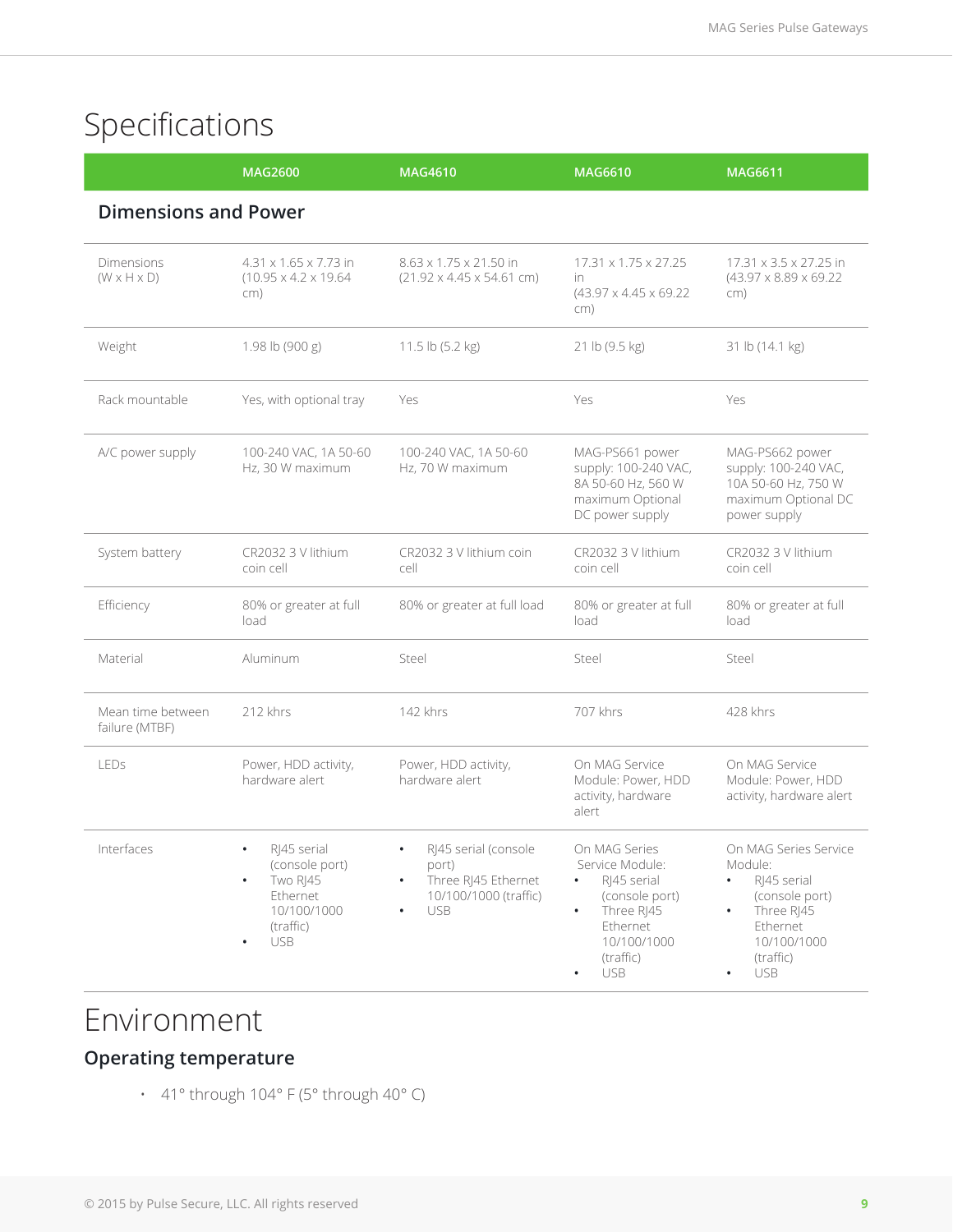#### **Storage temperature**

 $\cdot$  -40° through 158° F (-40° through 70° C)

#### **Relative humidity (operating)**

• 8% - 90% (non condensing)

#### **Relative humidity (storage)**

• 5% - 95% (non condensing)

#### **Altitude (operating)**

• 10,000 ft maximum

#### **Altitude (storage)**

• 40,000 ft maximum

### Certifications

#### **Safety certifications**

- EN 60950-1; CAN/CSA-C22.2 No. 60950-1; UL 60950-1; IEC 60950-1 Emissions certifications
- EN 55022 (CISPR 22); Australian Communications and Media Authority (ACMA) AS/NZS CISPR 22; VCCI V-3/2011.04 and V-4/2011.04, R-3064, G-254, C-3969, and T-1049; ETSI EN 300 386 V1.5.1; EN 55024; FCC Part 15, Class A, Industry Canada ICES-003 Issue 4 (MAG2600 only: FCC Part 15, Class B, Industry Canada ICES-003 Issue 4)

#### **Warranty**

• 90 days (Can be extended with support contract)

### Pulse Secure Services and Support

Pulse Secure is the leader in performance-enabling services that are designed to accelerate, extend, and optimize your high-performance network. Our services allow you to maximize operational efficiency while reducing costs and minimizing risk, achieving a faster time to value for your network. Pulse Secure ensures operational excellence by optimizing the network to maintain required levels of performance, reliability, and availability. For more details, please visit **https://www.pulsesecure.net/products/.**

### Ordering Information

| Model Number     | <b>Description</b> |
|------------------|--------------------|
| MAG Race Systems |                    |

#### **MAG Base Systems**

MAG2600 Base System

MAG2600 Pulse Gateway for SSL VPN, NAC, or guest access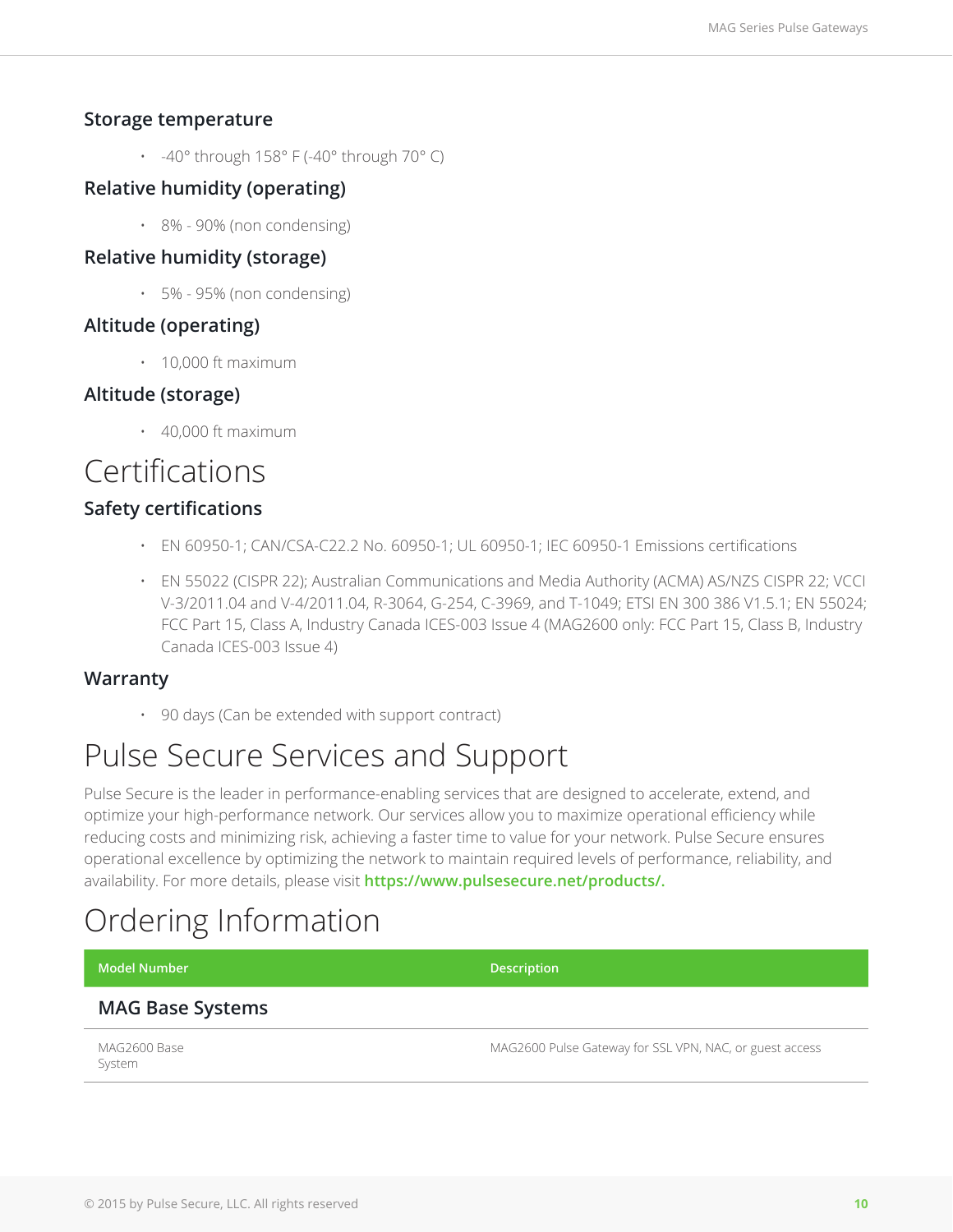| <b>Model Number</b>           | <b>Description</b>                                                                                                                                                       |
|-------------------------------|--------------------------------------------------------------------------------------------------------------------------------------------------------------------------|
| MAG4610 Base System           | MAG4610 fixed configuration Pulse Gateway for SSL VPN users<br>or NAC                                                                                                    |
| MAG6610 Base System           | MAG6610 Pulse Gateway for SSL VPN or NAC users; includes<br>MAG-PS661 560 W AC power supply. Must order at least one<br>service module (MAG-SM160 or MAG-SM360)          |
| MAG6611 Base System           | MAG6611 chassis Pulse Gateway for SSL VPN or NAC users<br>(includes MAG-PS662 750 W AC power supply); must order at<br>least one service module (MAG-SM160 or MAG-SM360) |
| <b>MAG Base Systems</b>       |                                                                                                                                                                          |
| MAG-SM160                     | Service module for MAG6610 or MAG6611 that supports 1,000<br>SSL VPN or 5,000 NAC users                                                                                  |
| MAG-SM360                     | Service module for MAG6610 or MAG6611 that supports 10,000<br>SSL VPN or 15,000 NAC users                                                                                |
| MAG-SM360- PROFILER           | MAG SM-360 HW Blade for Endpoint Profiler                                                                                                                                |
| MAG-CM060                     | Management module for MAG6610 or MAG6611; only<br>orderable with at least one service module. A maximum of one<br>management module can be ordered per chassis           |
| <b>MAG Series Accessories</b> |                                                                                                                                                                          |
| MAG-PS260                     | Spare/replacement external "brick" power supply for MAG2600                                                                                                              |
| MAG-PS661                     | Spare 560 W AC power supply module for MAG6610                                                                                                                           |
| MAG-PS664                     | Spare 560 W DC power supply module for MAG6610                                                                                                                           |
| MAG-PS662                     | Spare/additional 750 W AC power supply module for MAG6611                                                                                                                |
| MAG-PS663                     | Spare 750 W DC power supply module for MAG6611                                                                                                                           |
| MAG-HD060                     | Field-replaceable spare HDD for MAG-SM360 service module                                                                                                                 |
| MAG-HD361                     | Field-replaceable spare HDD for MAG-SM361 service module                                                                                                                 |
| MAG-FT060                     | Spare fan tray for MAG6610 or MAG6611                                                                                                                                    |
| MAG-RK1U4                     | Rack kit to place four MAG2600 gateways side-by-side in a rack                                                                                                           |
| MAG-RK1U2                     | Rack kit to mount two MAG46XX units side-by-side in a rack or<br>when included rack kit is lost or damaged                                                               |
| MAG-RK1U                      | Replacement rack kit for MAG6610                                                                                                                                         |
| MAG-RK2U                      | Replacement rack kit for MAG6611                                                                                                                                         |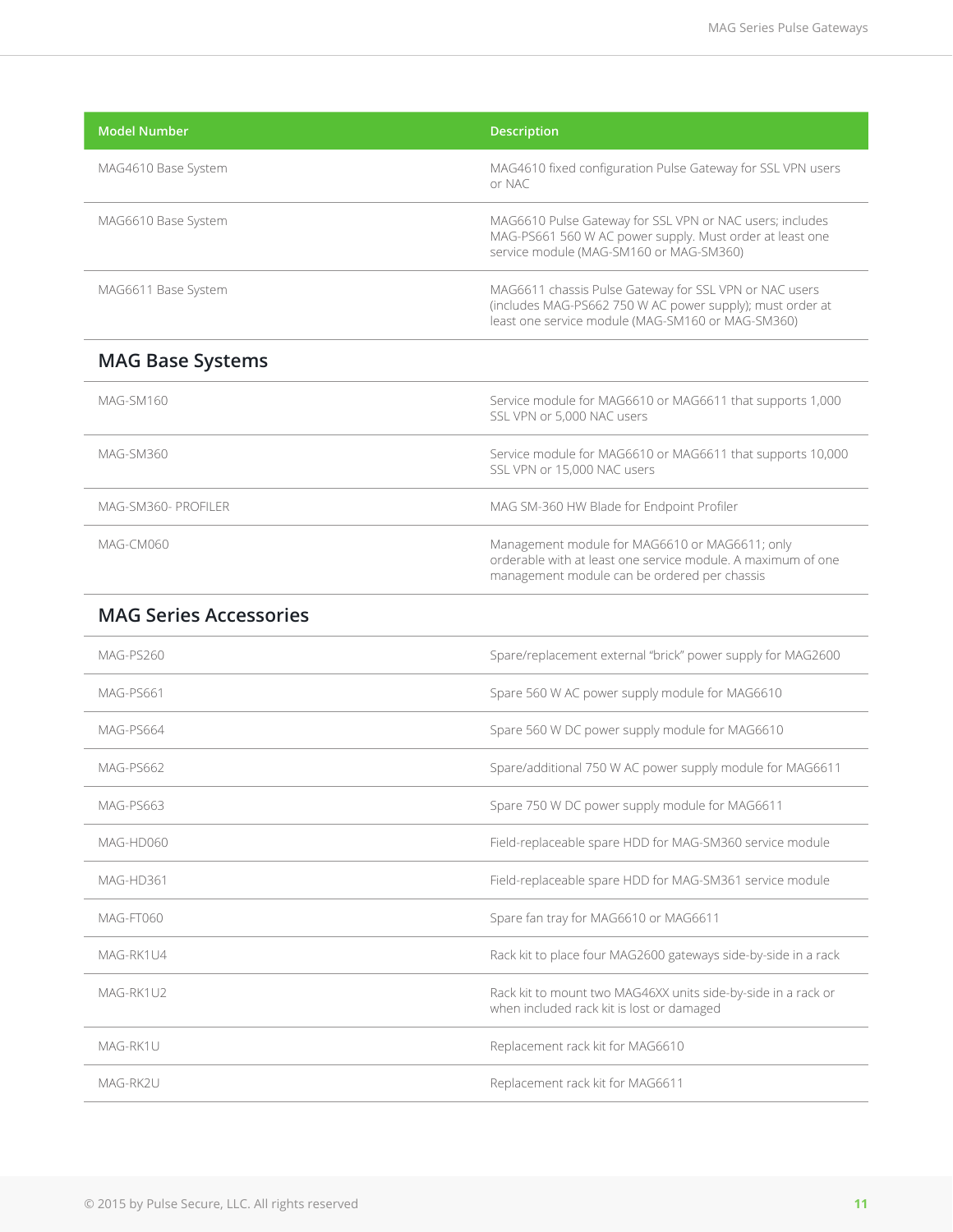| <b>Model Number</b>                            | <b>Description</b>                                                                                                                                                       |
|------------------------------------------------|--------------------------------------------------------------------------------------------------------------------------------------------------------------------------|
| User Licenses (Common Access Licenses)*        |                                                                                                                                                                          |
| ACCESSX600- ADD-xU                             | Add x simultaneous users to MAGX600 Pulse Gateway<br>Appliances<br>(x options: 10, 25, 50, 100, 250, 500, 1000, 2000, 2500, 5000,<br>7500, 10K, or 15K concurrent users) |
| High Scale Licenses**                          |                                                                                                                                                                          |
| ACCESSX600-ADD-xU                              | Add x simultaneous users to Pulse Gateway X600 Series<br>Appliances<br>(x options: 20K or 25K simultaneous users)                                                        |
| <b>Endpoint Profiler</b>                       |                                                                                                                                                                          |
| ACCESSX600-PF-SC-xD                            | Endpoint Profiler - Server and Collector functionality for x devices<br>(x options: 1,000, 2,500, 5,000 or 10K devices)                                                  |
| ACCESSX600-PF-CO-xD                            | Endpoint Profiler - Collector (only) functionality for x devices<br>(x options: 1,000, 2,500, 5,000 or 10K devices)                                                      |
| ACCESSX600-PE-SO-15KD                          | Endpoint Profiler - Server (only) functionality for 15,000 devices                                                                                                       |
| <b>SRX Series Role-Based Firewall Licenses</b> |                                                                                                                                                                          |
| MAGX600-UAC-SRX-xU                             | Role-based firewall licenses for 25 users (basic features)<br>(x options: 25, 250, 5K or 15K users)                                                                      |
| <b>Server and Miscellaneous Licenses</b>       |                                                                                                                                                                          |
| MAGX600-IFMAP                                  | License for IF-MAP server on standalone UAC (hardware<br>purchased separately)                                                                                           |
| MAGX600-RADIUS-SERVER                          | Add RADIUS Server Feature to the MAG X600                                                                                                                                |
| MAGX600-SOH                                    | Adds Microsoft SOH/NAP Agent integration capabilities to the<br>Pulse Gateway X600                                                                                       |
| MAGX600-OAC-ADD-UAC                            | Allows EE edition OAC clients to be converted to the UE edition<br>OAC clients and used with Pulse Gateway X600                                                          |
| <b>Leased Licensing Licenses</b>               |                                                                                                                                                                          |
| ACCESS-LICENSE-SVR                             | Enables enterprise access appliance as a license server                                                                                                                  |
| MAG2600-LICENSE-MBR                            | Allows Pulse Gateway 2600 appliance to participate in leased<br>licensing                                                                                                |
| MAG4610-LICENSE-MBR                            | Allows Pulse Gateway 4610 appliance-blade to participate in<br>leased licensing                                                                                          |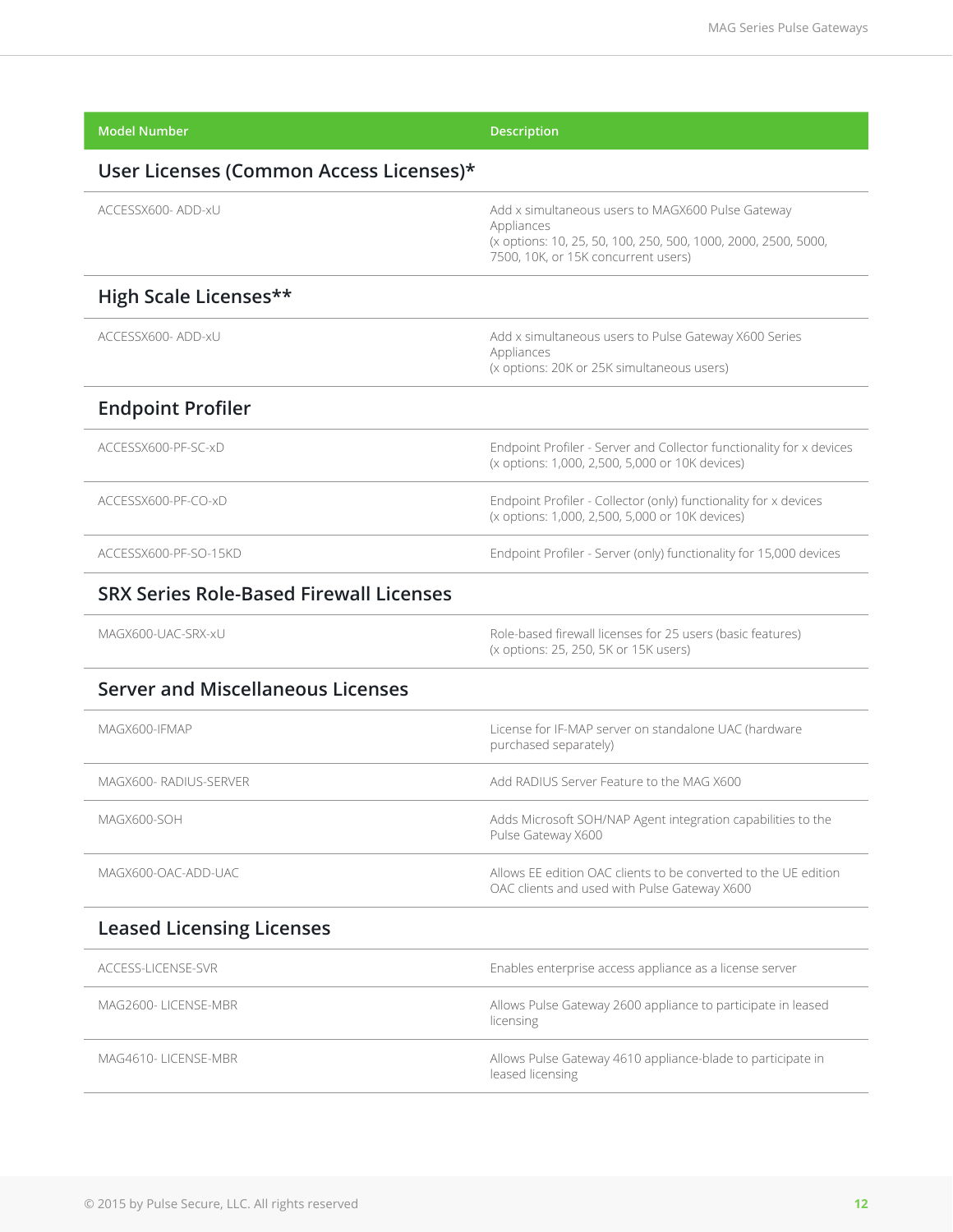| Model Number '    | <b>Description</b>                                                                     |
|-------------------|----------------------------------------------------------------------------------------|
| SM160-LICENSE-MBR | Allows Pulse Gateway SM160 appliance-blade to participate in<br>leased licensing       |
| SM360-LICENSE-MBR | Allows Pulse Gateway SM360 SA/IC appliance-blade to<br>participate in leased licensing |

#### **ICE (In Case of Emergency) License Options**

| MAGX600-ICF     | In Case of Emergency (ICE) license for MAG Series Pulse<br>Gateways                                            |
|-----------------|----------------------------------------------------------------------------------------------------------------|
| ACCESS-ICE-25PC | ICE 25%: Burst to 25% of installed license count on MAG Series<br>Pulse Gateway or SA Series SSL VPN Appliance |

#### **Java RDP (Remote Desktop Protocol) Applet License Options**

| <b>Enterprise Guest Access License Options</b> |                                                                                                                                                                                                                                                                                                     |
|------------------------------------------------|-----------------------------------------------------------------------------------------------------------------------------------------------------------------------------------------------------------------------------------------------------------------------------------------------------|
| ACCESS-RDP-xU-zYR                              | Java RDP Applet z-Year subscription for x simultaneous users<br>(x options: 50, 100, 250, 500, 1000, 2000, 2500, 5000, 7500, or<br>10K simultaneous users. RDP user license count cannot exceed<br>the number of user licenses/common access licenses)<br>(z options: 1, 2, or 3 year subscription) |

MAGX600-GUEST-ACCESS Enterprise Guest Access License

#### **Automatic Patch Remediation License Options**

| ACCESS-PRM-xU-7YR | Patch Remediation Management (PRM), z-year subscription for x<br>simultaneous users<br>(x options: 50, 100, 250, 500, 1000, 2000, 2500, 5000, 7500, 10K,<br>20K or 25K simultaneous users. PRM user license count cannot<br>exceed the number of user licenses/ common access licenses)<br>(z options: 1, 2 or 3 year subscription) |
|-------------------|-------------------------------------------------------------------------------------------------------------------------------------------------------------------------------------------------------------------------------------------------------------------------------------------------------------------------------------|
|-------------------|-------------------------------------------------------------------------------------------------------------------------------------------------------------------------------------------------------------------------------------------------------------------------------------------------------------------------------------|

\*Total number of licenses cannot exceed the maximum supported per MAG Series gateway. See the Architecture and Key Components section of this document for the maximum number of licenses supported per system model.

\*\*High Scale licenses allow stackable MAG Series licenses beyond the license capacity of single MAG Series gateways.

### About Pulse Secure

Pulse Secure is in the business of network innovation. From devices to data centers, from consumers to cloud providers, Pulse Secure delivers the software, silicon and systems that transform the experience and economics of networking. The company serves customers and partners worldwide. Additional information can be found at **www.pulsesecure.net.**